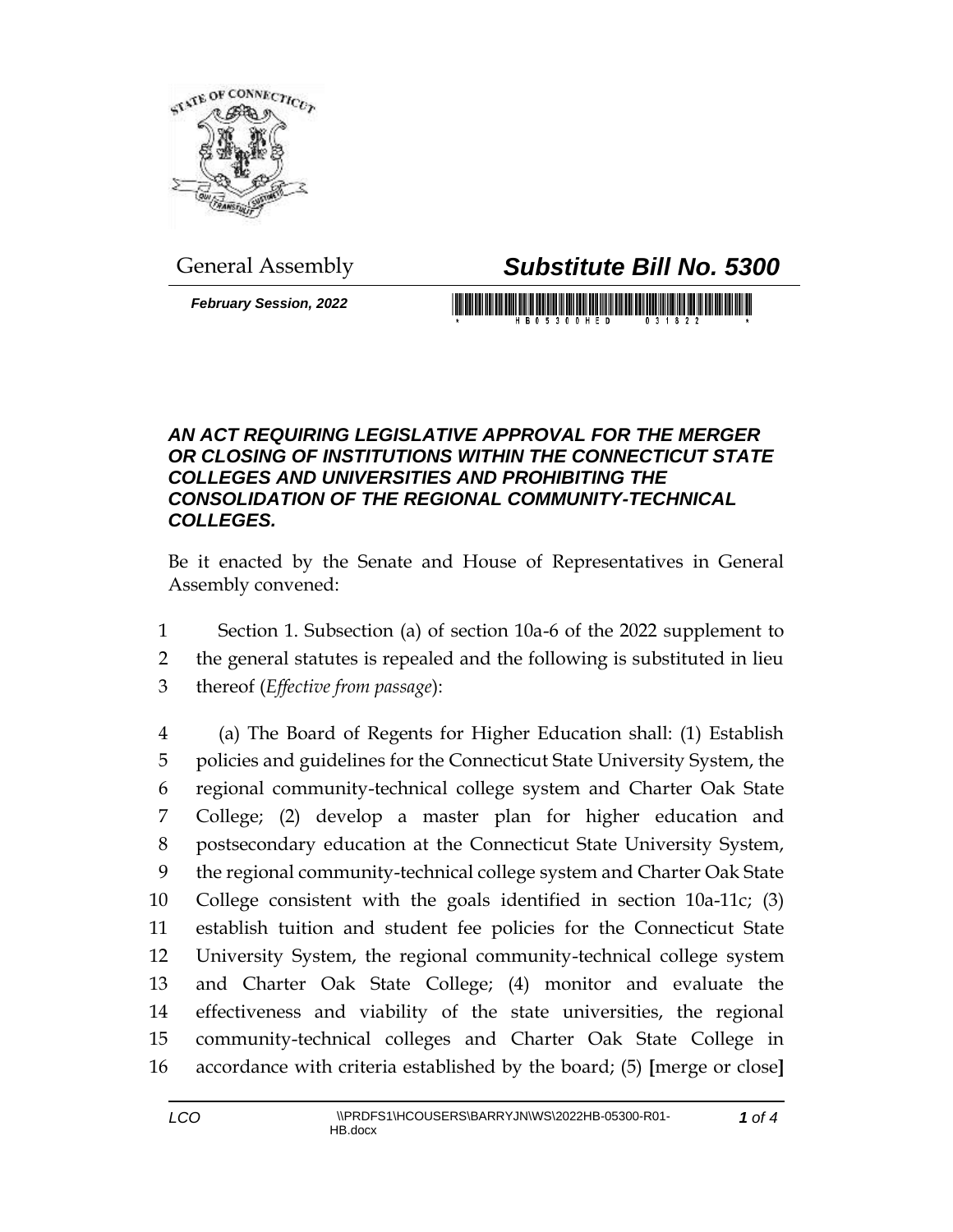recommend a merger or closing of institutions within the Connecticut State University System, the regional community-technical college system and Charter Oak State College in accordance with criteria established by the board, provided (A) such **[**recommended merger or closing**]** recommendation shall require a two-thirds vote of the board, **[**and**]** (B) the board shall send notice of such recommended merger or closing, **[**shall be sent**]** in accordance with the provisions of section 11- 4a, to the joint standing committee of the General Assembly having cognizance **[**over**]** of matters relating to higher education, and **[**to the General Assembly**]** (C) such recommended merger or closing shall be 27 approved by a majority vote of both houses of the General Assembly or rejected by a majority vote of either house of the General Assembly not 29 later than one year after receiving notice by the board pursuant to subparagraph (B) of this subdivision or the adjournment of the next regular session of the General Assembly, whichever is later, provided, if the General Assembly fails to act, such recommended merger or closing shall be deemed approved; (6) review and approve mission statements for the Connecticut State University System, the regional community-technical college system and Charter Oak State College and role and scope statements for the individual institutions and campuses of such constituent units; (7) review and approve any recommendations for the establishment of new academic programs submitted to the board by the state universities within the Connecticut State University System, the regional community-technical colleges and Charter Oak State College, and, in consultation with the affected constituent units, provide for the initiation, consolidation or termination of academic programs; (8) develop criteria to ensure acceptable quality in (A) programs at the Connecticut State University System, the regional community-technical college system and Charter Oak State College, and (B) institutions within the Connecticut State University System and the regional community-technical college system and enforce standards through licensing and accreditation; (9) prepare and present to the Governor and General Assembly, in accordance with section 10a-8, consolidated operating and capital expenditure budgets for the Connecticut State University System, the regional community-technical college system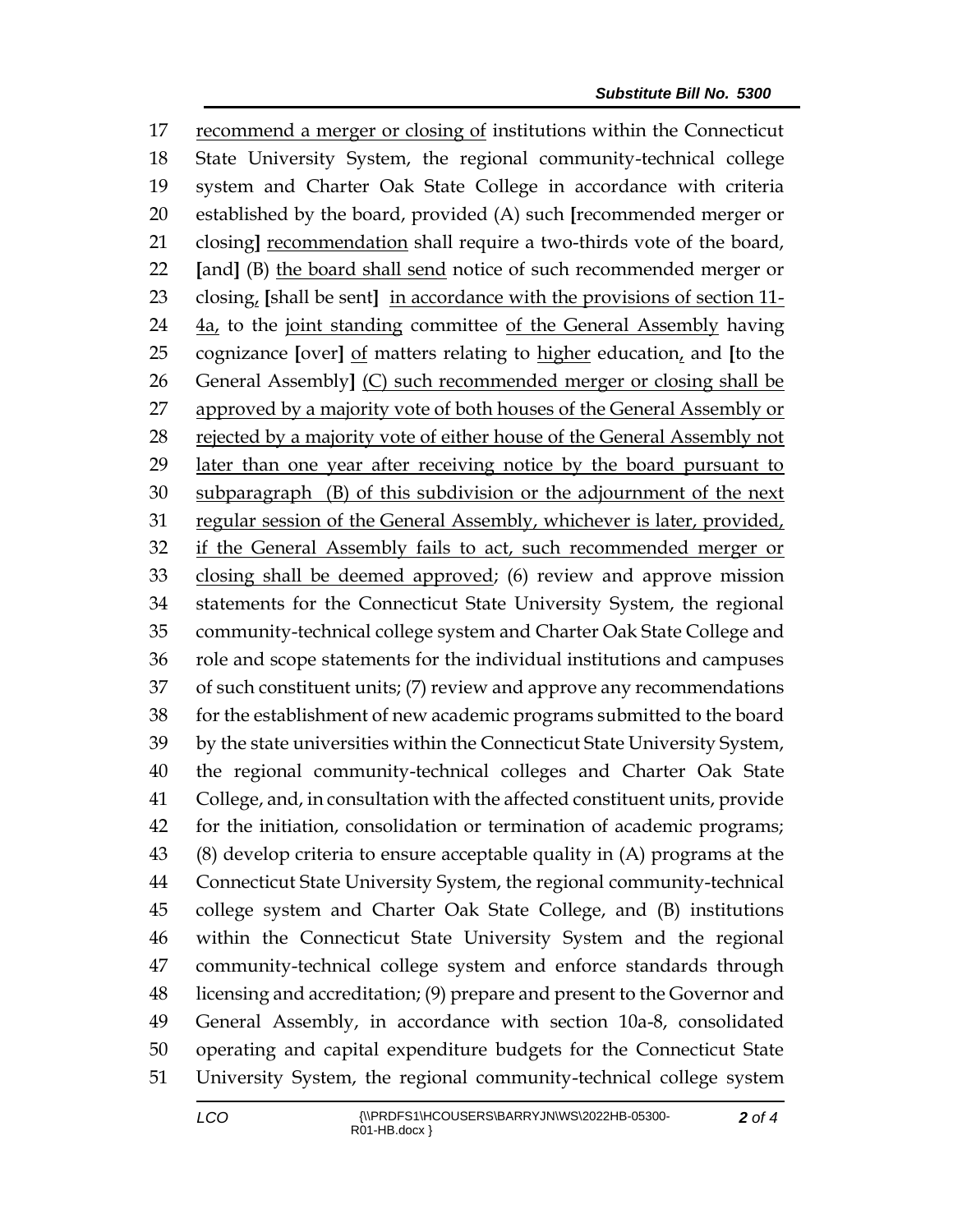and Charter Oak State College developed in accordance with the provisions of said section 10a-8; (10) review and make recommendations on plans received from the Connecticut State University System, the regional community-technical college system and Charter Oak State College to implement the goals identified in section 10a-11c; (11) appoint advisory committees with representatives from public and independent institutions of higher education to study methods and proposals for coordinating efforts of the public institutions of higher education under its jurisdiction with The University of Connecticut and the independent institutions of higher education to implement the goals identified in section 10a-11c; (12) evaluate (A) means of implementing the goals identified in section 10a-11c, and (B) any recommendations made by the Planning Commission for Higher Education in implementing the strategic master plan pursuant to section 10a-11b through alternative and nontraditional approaches such as external degrees and credit by examination; (13) coordinate programs and services among the Connecticut State University System, the regional community-technical college system and Charter Oak State College; (14) assess opportunities for collaboration with The University of Connecticut and the independent institutions of higher education to implement the goals identified in section 10a-11c; (15) make or enter into contracts, leases or other agreements in connection with its responsibilities under this part, provided all acquisitions of real estate by lease or otherwise shall be subject to the provisions of section 4b-23; (16) be responsible for the care and maintenance of permanent records of institutions of higher education dissolved after September 1, 1969; (17) prepare and present to the Governor and General Assembly legislative proposals affecting the Connecticut State University System, the regional community-technical college system and Charter Oak State College; (18) develop and maintain a central higher education information system and establish definitions and data requirements for the Connecticut State University System, the regional community- technical college system and Charter Oak State College; (19) until June 30, 2024, report all new programs and program changes at the Connecticut State University System, the regional community-technical